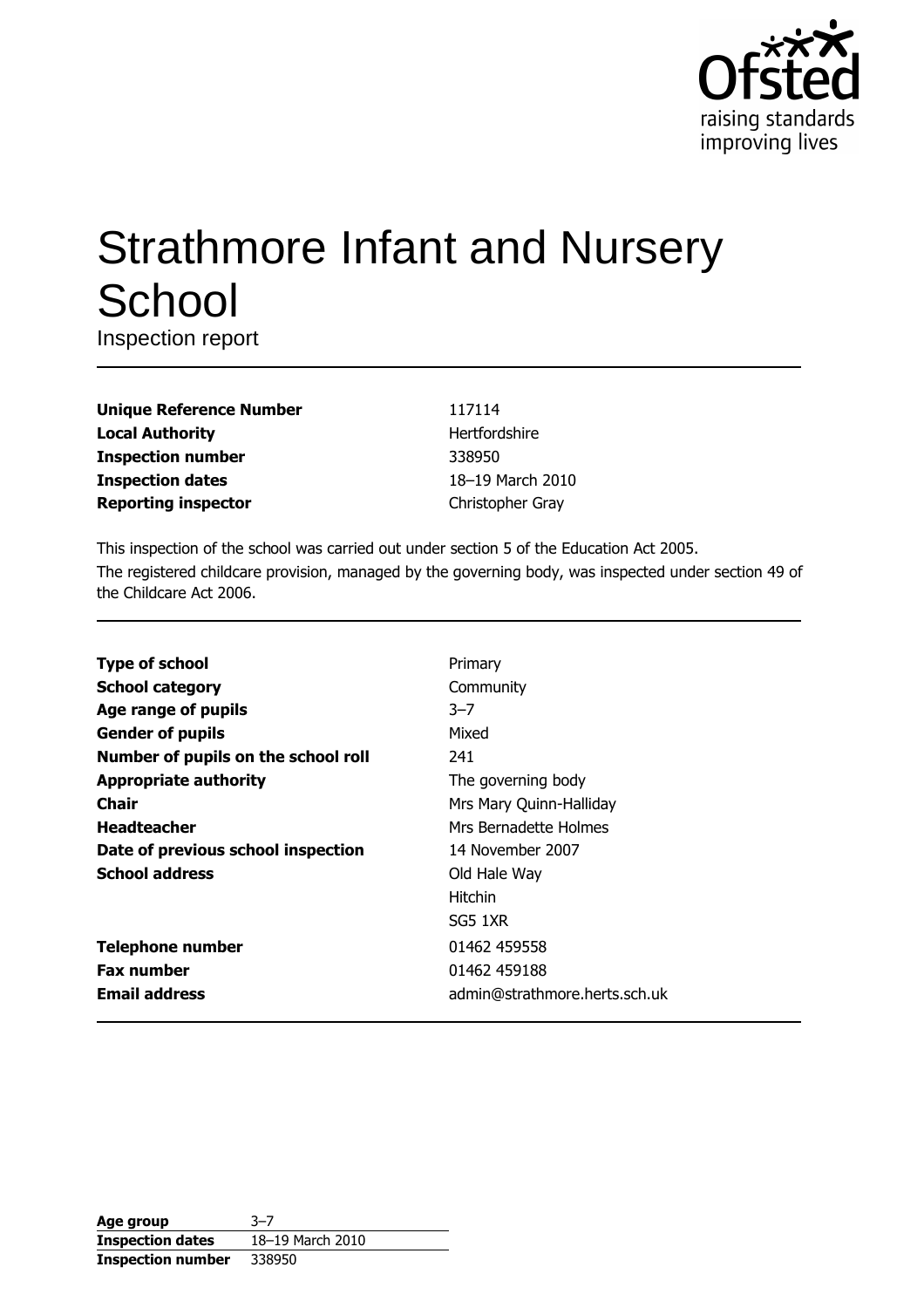Number of children on roll in the registered childcare provision Date of last inspection of registered childcare provision

Not previously inspected

The Office for Standards in Education, Children's Services and Skills (Ofsted) regulates and inspects to achieve excellence in the care of children and young people, and in education and skills for learners of all ages. It regulates and inspects childcare and children's social care, and inspects the Children and Family Court Advisory Support Service (Cafcass), schools, colleges, initial teacher training, work-based learning and skills training, adult and community learning, and education and training in prisons and other secure establishments. It rates council children's services, and inspects services for looked after children, safequarding and child protection.

Further copies of this report are obtainable from the school. Under the Education Act 2005, the school must provide a copy of this report free of charge to certain categories of people. A charge not exceeding the full cost of reproduction may be made for any other copies supplied.

If you would like a copy of this document in a different format, such as large print or Braille, please telephone 08456 404045, or email enquiries@ofsted.gov.uk.

You may copy all or parts of this document for non-commercial educational purposes, as long as you give details of the source and date of publication and do not alter the documentation in any way.

Royal Exchange Buildings St Ann's Square Manchester M2 7LA T: 08456 404045 Textphone: 0161 618 8524 E: enquiries@ofsted.gov.uk W: www.ofsted.gov.uk © Crown copyright 2010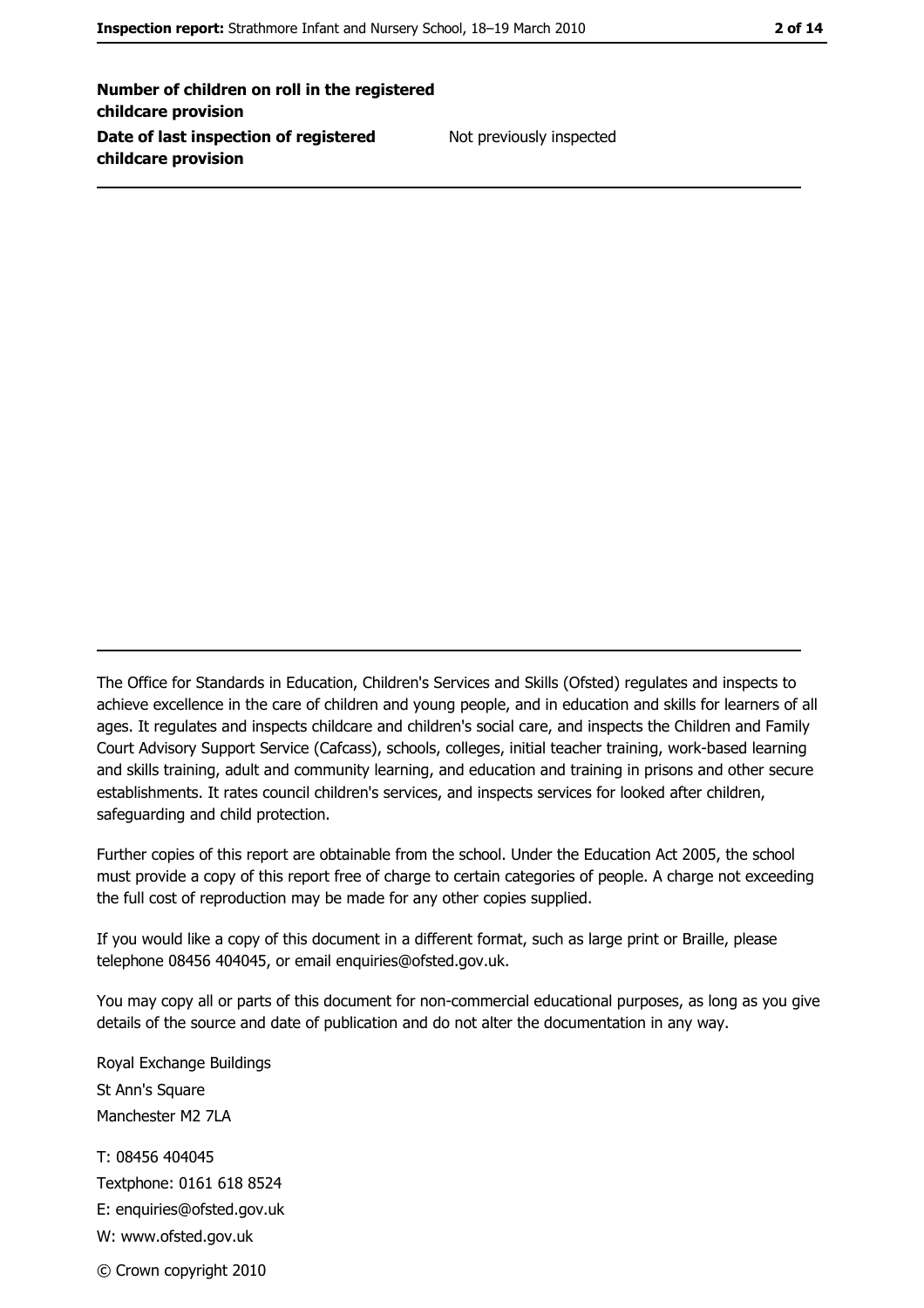# **Introduction**

This inspection was carried out by three additional inspectors. They spent the majority of their time looking at learning, visited 20 lessons and observed all eight of the teachers. They also met groups of pupils, governors and staff. They observed the school's work, and looked at a sample of pupils' work. They also looked at school plans and policies, records of pupils' progress, curriculum plans and the school improvement plan, and analysed 85 parental questionnaires.

The inspection team reviewed many aspects of the school's work. It looked in detail at the following:

- the extent of pupils' progress given that standards are lower than at the last  $\blacksquare$ inspection
- the impact of leaders and managers on raising standards  $\blacksquare$
- the accuracy of teachers' assessments and how well this information is used by  $\blacksquare$ them to meet pupils' needs
- the outcomes for children in the Early Years Foundation Stage.  $\blacksquare$

# **Information about the school**

The school is average in size and larger than at the last inspection. The majority of pupils are of White British origin. The percentage of pupils from minority ethnic groups is higher than in many schools. The largest groups are of Indian, Bangladeshi and Caribbean heritage. The proportion of pupils whose first language is not English is also above average, although few pupils are at the early stages of learning English. The proportion of pupils with special educational needs and/or disabilities is above what is normally found, although the proportion of pupils with a statement of special educational needs is lower. The largest group has moderate learning difficulties. Children join the Nursery aged three and move to Reception in September or January, depending on the month of their birthday. The school runs a breakfast club for its own pupils and those of a neighbouring school. The headteacher started at the school in September 2009. The deputy headteacher and the other member of senior staff left on promotion shortly after. Their management posts are held on a temporary basis by two teachers.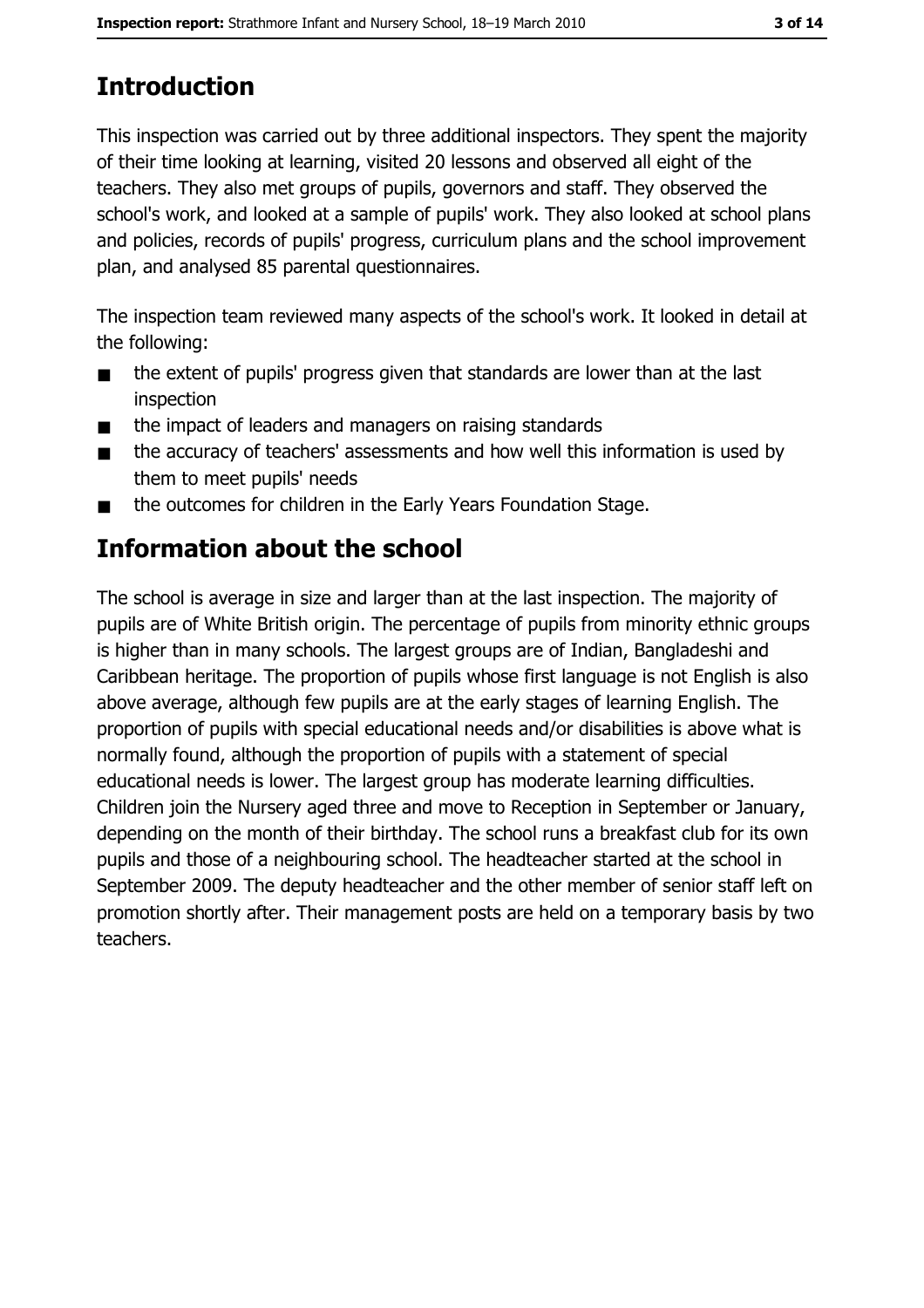# **Inspection judgements**

## Overall effectiveness: how good is the school?

## The school's capacity for sustained improvement

# **Main findings**

This school gives its pupils a satisfactory standard of education. Pupils enjoy coming to school and behave well. They are confident that the school is a safe place to be and parents' comments reflect this sense of trust. One parent wrote to say, 'Strathmore Infants is a very caring school where all the staff work very hard to ensure the children are happy, safe learners.' All adults offer the pupils good care, guidance and support. An example of this is the calm and supportive atmosphere provided by the breakfast club. The new headteacher has made a good start in difficult circumstances, losing her two next most senior staff in her first term. She has received the full support of all her staff, two of whom stepped in to fill the vacant posts on an acting basis. Their inexperience of management has inevitably meant that the cycle of monitoring the school's work has not proceeded as quickly as it might otherwise have done. For example, the school recognised that standards of pupils' reading needed to be higher and so has recently introduced daily sessions for the teaching of letters and sounds and for guided reading in all classes. This is evidence of the effectiveness of the school's self-evaluation. Inspectors found that these sessions work well in some instances but are not consistent. Senior staff have not had time to monitor these sessions to ensure that all groups are equally effective.

Children begin school in the Nursery with skills that are generally a little below those expected for their ages and reach broadly average standards by the time they leave the school at the end of Year 2. This represents satisfactory achievement. Standards are lower than they were at the last inspection. Pupils achieve better in mathematics and writing than they do in reading. The school is improving its use of the analysis of pupils' progress and this is having an impact on raising standards; for example, a higher percentage of pupils are expected to perform at the higher level in this year's national tests and teachers' assessments. However, the school is aware that a few of its teachers' assessments sometimes lack precision. The school monitors the progress of all individuals and uses this information to support any who are falling behind, but staff have only just begun to look at how well groups of pupils progress. Senior staff acknowledge that they do not use the system with sufficient rigour to ensure that as many pupils as possible make good progress.

Teaching is satisfactory and pupils eniov most lessons. Relationships between adults and children are good and promote a calm learning environment. Good teaching was observed in some classes during the inspection, but other lessons lacked pace and pupils became restless when the teacher kept them too long on the carpet. Senior leaders are working with good effect to improve the consistency of teaching throughout the school. Provision in the Nursery is a strength of the school.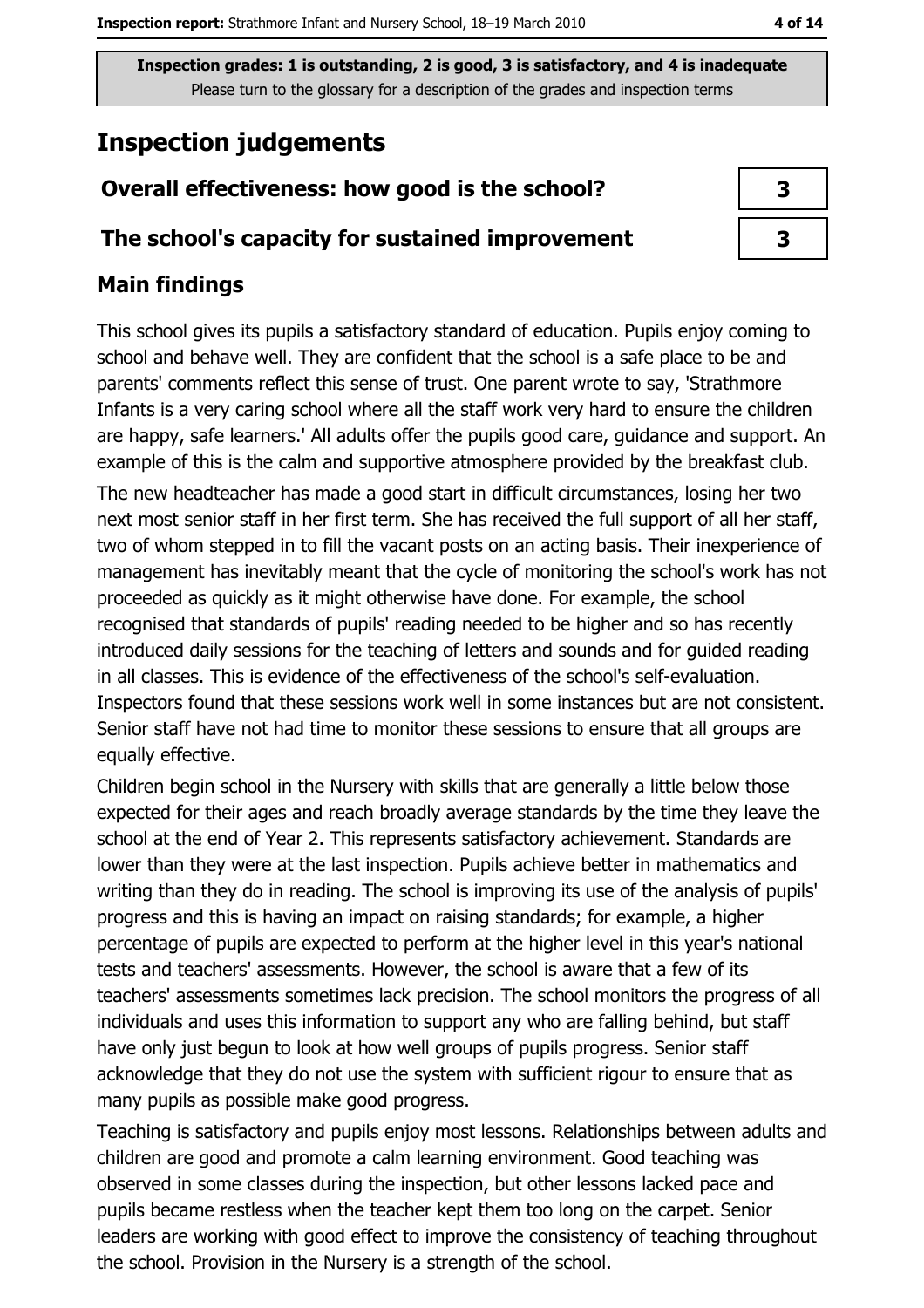## What does the school need to do to improve further?

- Increase the rate of pupils' progress by:  $\blacksquare$ 
	- improving the accuracy of teachers' assessments of pupils' work  $\equiv$
	- using greater rigour in the analysis of assessment information
	- ensuring that teachers make more effective use of this information when planning what pupils need to learn next
	- monitoring the effectiveness of the extra support given to help pupils who need  $\equiv$ to catch up.
- Raise standards in pupils' reading by:  $\blacksquare$ 
	- making better use of the time available for guided reading
	- ensuring that teachers and assistants receive training to make the best use of sessions for teaching sounds and letters
	- monitoring the effectiveness and consistency of small group sessions.
- Strengthen the senior leadership team in order to increase the rigour of monitoring  $\blacksquare$ of teaching and so improve its consistency.
- About 40% of the schools whose overall effectiveness is judged satisfactory may  $\blacksquare$ receive a monitoring visit by an Ofsted inspector before their next section 5 inspection.

# **Outcomes for individuals and groups of pupils**

Pupils make satisfactory progress in Years 1 and 2 and some make good progress. There is little underachievement, but the percentage of pupils who make better than the expected progress is not much higher than 30%. The school realises that this is because of the varying effectiveness of teaching. For example, good teaching and learning were observed in a Year 2 mathematics lesson, where pupils were finding out for the first time how to use a Venn diagram to sort objects into sets. Pupils discovered for themselves what the area outside the diagram meant because of astute questioning by the teacher. However, the group contained only nine children because of arrangements to teach pupils in ability groups. This meant that too few pupils benefited from this good teaching, while provision in other groups was less effective.

The school's data show that all groups perform at broadly similar rates. Published data for Year 2 pupils in 2009 indicated that boys outperformed girls, but this is not evident in the pupils' current work. A few pupils from minority ethnic groups also reached lower standards than other pupils in 2009, but the school's records show that this is likely to have been related to this cohort. Pupils with special educational needs and/or disabilities reflect the same picture: some achieve well while most achieve satisfactorily. The progress of pupils whose first language is not English is also similar to that of most pupils.

Pupils say that they enjoy most aspects of school life, although a few say that they are

 $\overline{\mathbf{3}}$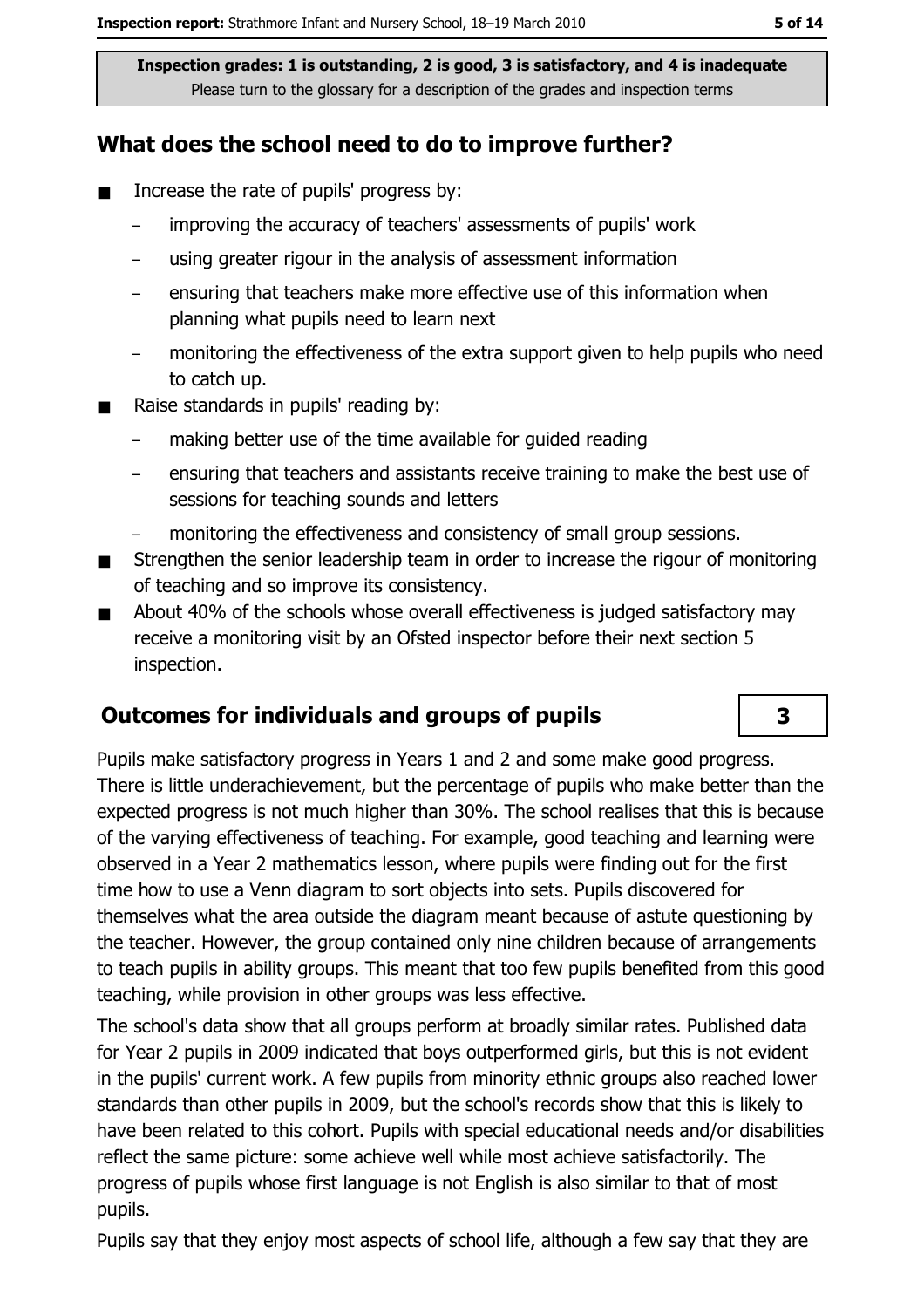not very fond of homework. They are very welcoming to strangers and explain the lengths they go to to ensure that new children settle quickly into school. Inspectors could see this for themselves in the very friendly way many children greeted them each morning. Pupils know why it is important to keep fit and healthy and can name foods which ought not to be overindulged in. They are less clear on what is good for them. Pupils' spiritual, moral, social and cultural development is good. They have a clear sense of right and wrong and reflect this in their behaviour and politeness. They take good advantage of the many opportunities to learn from the curriculum and from their friends about the many different backgrounds and cultures represented in the school. The impact of this is seen in the harmonious relationships between all groups in the school. Pupils are developing the ability to weigh up important values, such as a group who tried to decide whether academic achievement or personal values such as caring are more important in later life.

These are the grades for pupils' outcomes

| Pupils' achievement and the extent to which they enjoy their learning                                                     |                         |
|---------------------------------------------------------------------------------------------------------------------------|-------------------------|
| Taking into account:<br>Pupils' attainment <sup>1</sup>                                                                   | 3                       |
| The quality of pupils' learning and their progress                                                                        | 3                       |
| The quality of learning for pupils with special educational needs and/or<br>disabilities and their progress               | 3                       |
| The extent to which pupils feel safe                                                                                      | $\overline{\mathbf{2}}$ |
| <b>Pupils' behaviour</b>                                                                                                  | $\overline{\mathbf{2}}$ |
| The extent to which pupils adopt healthy lifestyles                                                                       | 3                       |
| The extent to which pupils contribute to the school and wider community                                                   | 3                       |
| The extent to which pupils develop workplace and other skills that will<br>contribute to their future economic well-being | 3                       |
| Taking into account:                                                                                                      | 3                       |
| Pupils' attendance <sup>1</sup>                                                                                           |                         |
| The extent of pupils' spiritual, moral, social and cultural development                                                   | $\overline{\mathbf{2}}$ |

## How effective is the provision?

In nearly all lessons, teachers exercise good strategies to manage pupils' behaviour and

The grades for attainment and attendance are: 1 is high; 2 is above average; 3 is broadly average; and 4 is low.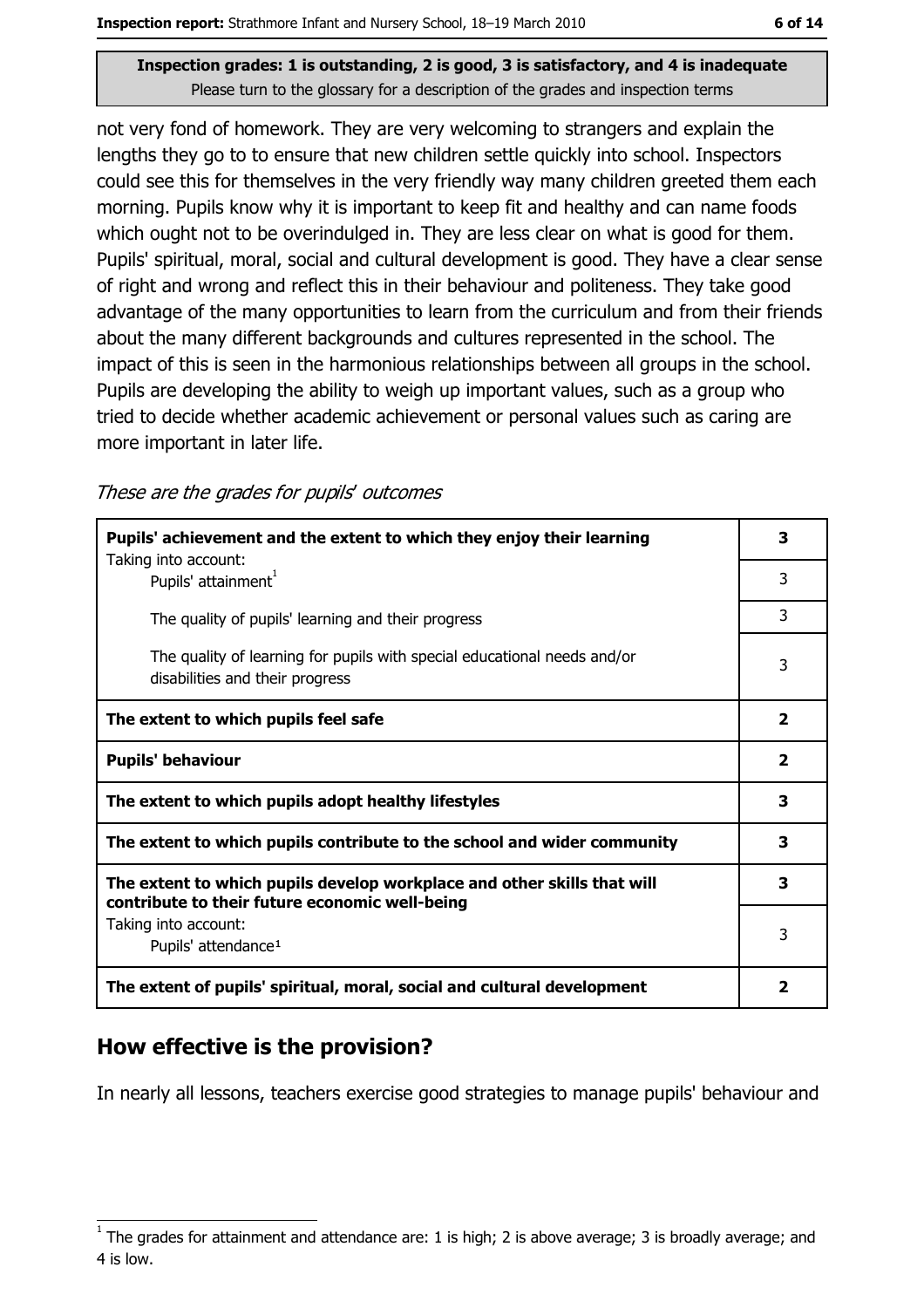this results in calm classrooms and promotes pupils' involvement. Teachers plan interesting lessons and activities that are relevant to pupils' experiences. They do not always make enough use of their knowledge of pupils' prior attainment in matching the work closely to pupils' needs. Sessions for teaching the links between letters and sounds vary in their effectiveness. Good examples were seen where the pace was fast and pupils were given a series of short activities which held their attention and reinforced the sounds quickly. In other sessions, pupils were passive for too long and so did not have enough chance to practise the sounds. Guided reading sessions are also variable. In some groups, pupils all focus on the same text and adults promote and explore understanding through plenty of pertinent questions, ensuring that all are taking part. In other groups, pupils are insufficiently involved in the mechanics of reading. The curriculum satisfactorily promotes pupils' progress and is planned to take account of their interests. Learning is planned around topics, but the school has yet to check that all aspects of the National Curriculum are covered by them.

The school makes very good use of a range of agencies to help pupils overcome barriers to learning, such as support workers to help pupils and their families from minority ethnic backgrounds. The attendance support officer's work is having a demonstrable impact on improving attendance rates and decreasing the numbers of persistent absentees. All adults know their pupils well and pupils respond by saying that any adult would help them with problems.

| These are the grades for the quality of provision |  |  |  |
|---------------------------------------------------|--|--|--|
|                                                   |  |  |  |

| The quality of teaching                                                                                    | 3 |
|------------------------------------------------------------------------------------------------------------|---|
| Taking into account:<br>The use of assessment to support learning                                          |   |
| The extent to which the curriculum meets pupils' needs, including, where<br>relevant, through partnerships | 3 |
| The effectiveness of care, guidance and support                                                            |   |

#### How effective are leadership and management?

The new headteacher has been effective in sharing her vision for the school with all staff, based on an accurate understanding of strengths and weaknesses. Staff have rallied round to help in the absence of senior staff. New appointments have already been made for September to strengthen senior management. Monitoring the effectiveness of the school's work has been largely undertaken by the headteacher since her appointment. The school is free from any discrimination or inequalities. All groups of pupils perform at broadly similar, satisfactory rates. Senior leaders are aware that greater rigour is needed in the analysis of pupils' progress and in holding teachers to account for this. All members of the governing body are very involved in supporting and visiting the school. They are very representative of the community. They acknowledge that their ability to hold the school to account has hitherto been limited.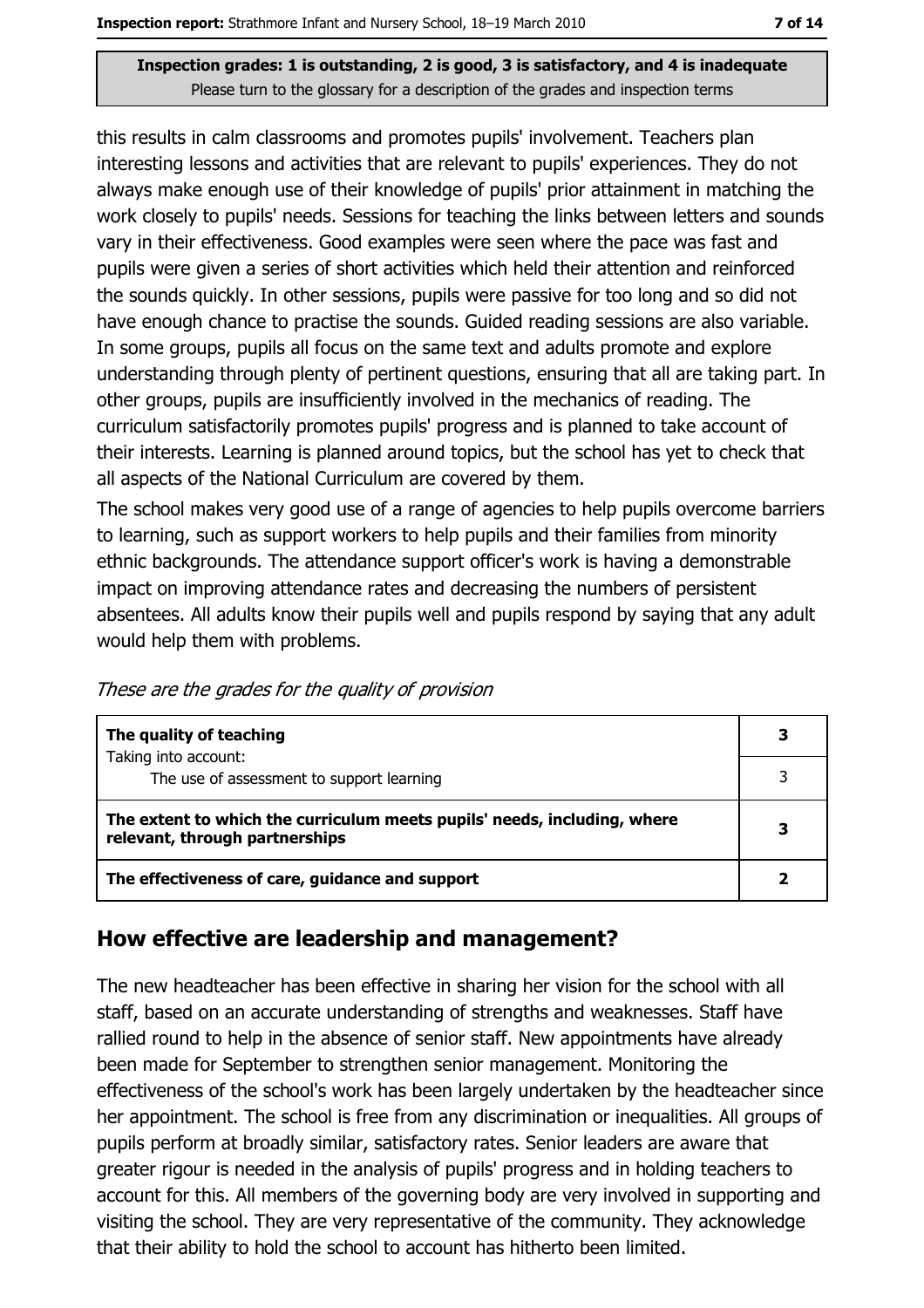The impact of the school's work to promote community cohesion is evident in the school and its own community. One parent commented, 'Socially and academically, Strathmore has a great ethnic diversity in its community and the children benefit from this. It's a real strength at the school.' The school links its work with that of another school in South Africa and pupils learn about the very different lives of its pupils. At present, evaluation of the impact of this work is informal. Safeguarding procedures are thorough and effective. All statutory requirements are met and there are examples of good practice in the thoroughness of checks and records.

These are the grades for leadership and management

| The effectiveness of leadership and management in embedding ambition and<br>driving improvement                                                                     | 3                       |
|---------------------------------------------------------------------------------------------------------------------------------------------------------------------|-------------------------|
| Taking into account:<br>The leadership and management of teaching and learning                                                                                      | 3                       |
| The effectiveness of the governing body in challenging and supporting the<br>school so that weaknesses are tackled decisively and statutory responsibilities<br>met | 3                       |
| The effectiveness of the school's engagement with parents and carers                                                                                                | $\mathbf{2}$            |
| The effectiveness of partnerships in promoting learning and well-being                                                                                              | 2                       |
| The effectiveness with which the school promotes equality of opportunity and<br>tackles discrimination                                                              | з                       |
| The effectiveness of safeguarding procedures                                                                                                                        | $\overline{\mathbf{2}}$ |
| The effectiveness with which the school promotes community cohesion                                                                                                 | 3                       |
| The effectiveness with which the school deploys resources to achieve<br>value for money                                                                             | з                       |

# **Early Years Foundation Stage**

Children join the Nursery with skills that, in most years, are a little lower than expected for their ages, especially in communication, language and literacy. Provision in the Nursery is good. The accommodation is attractive and resources are of good quality and imaginatively used. For example, a large corner is set out for role play, presently as a garden. A group of children were observed enjoying an extended 'picnic' where they laid the cloth, prepared all the dishes and cutlery and went to collect the 'food'. Their behaviour and interaction were outstanding and they worked for a long period without need of adult intervention. When adults are involved, their questioning is astute and brings out the skills they intend to develop. Children work inside and outside at will at all times. Provision in the two Reception classes is satisfactory and children make satisfactory progress. By the time children move on to Year 1, their skills are broadly as expected, though a little below in reading. Resources are sometimes less attractive in Reception than in the Nursery and adults do not always keep an eye on all groups to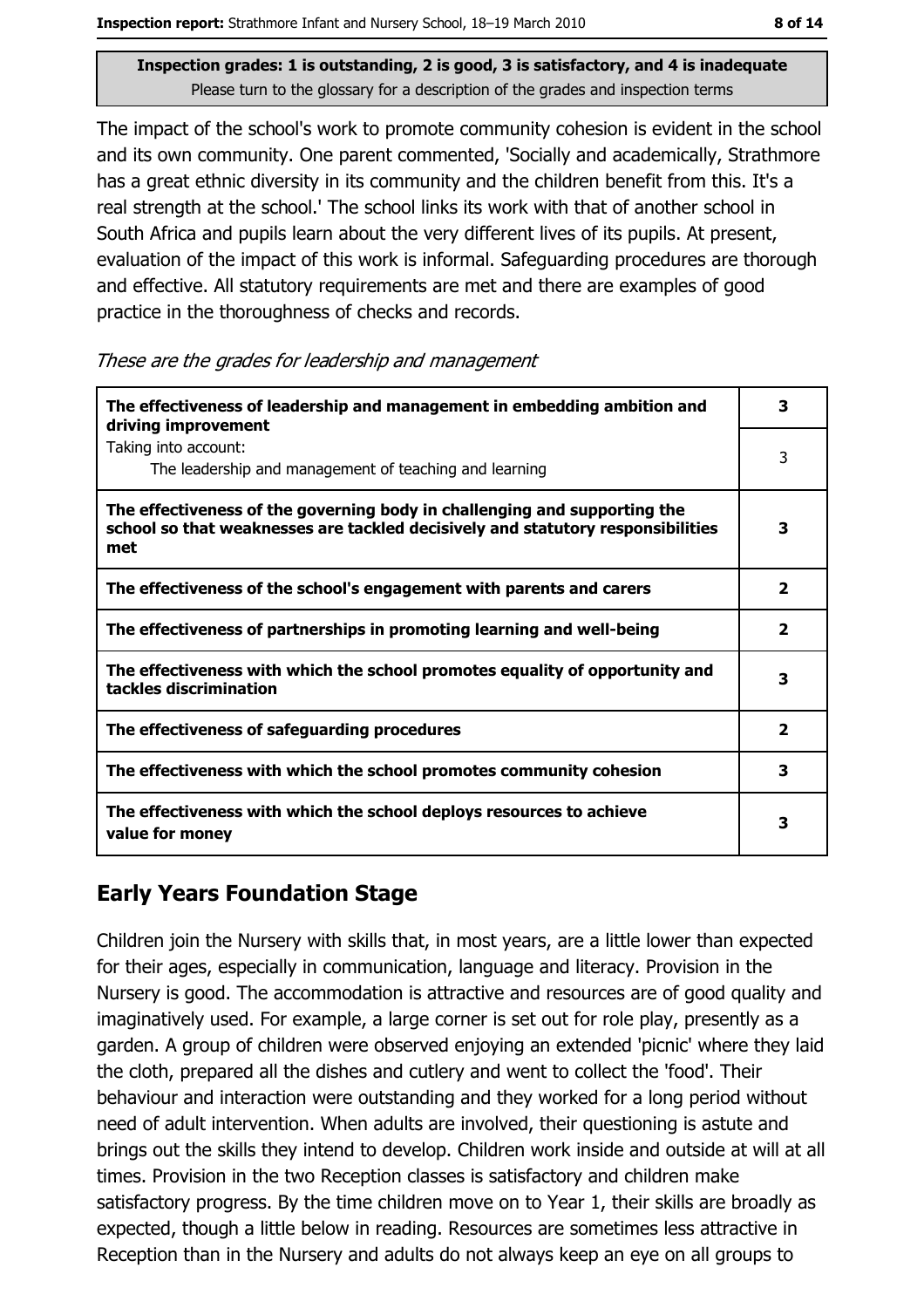make sure that learning and play are proceeding as intended. All welfare requirements are met and children in all three classes are happy and secure. Leadership and management are satisfactory. One of the Reception teachers has assumed temporary responsibility for the Early Years Foundation Stage since Christmas. A current focus is to improve Reception children's knowledge of sounds and letters, but there has not been enough time for the impact of this work to be seen.

These are the grades for the Early Years Foundation Stage

| <b>Overall effectiveness of the Early Years Foundation Stage</b>                             | 3 |
|----------------------------------------------------------------------------------------------|---|
| Taking into account:<br>Outcomes for children in the Early Years Foundation Stage            |   |
| The quality of provision in the Early Years Foundation Stage                                 |   |
| The effectiveness of leadership and management of the Early Years<br><b>Foundation Stage</b> | 3 |

## **Views of parents and carers**

Virtually all parents expressed themselves as happy with the education their children receive and reported that children enjoy going to school. Many of those who responded wrote in praise of the school, its staff and their work. A very small minority said that they do not receive enough information about their children's progress. The school feels this opinion is justified and plans to increase the opportunities for parents to come and speak to the teachers.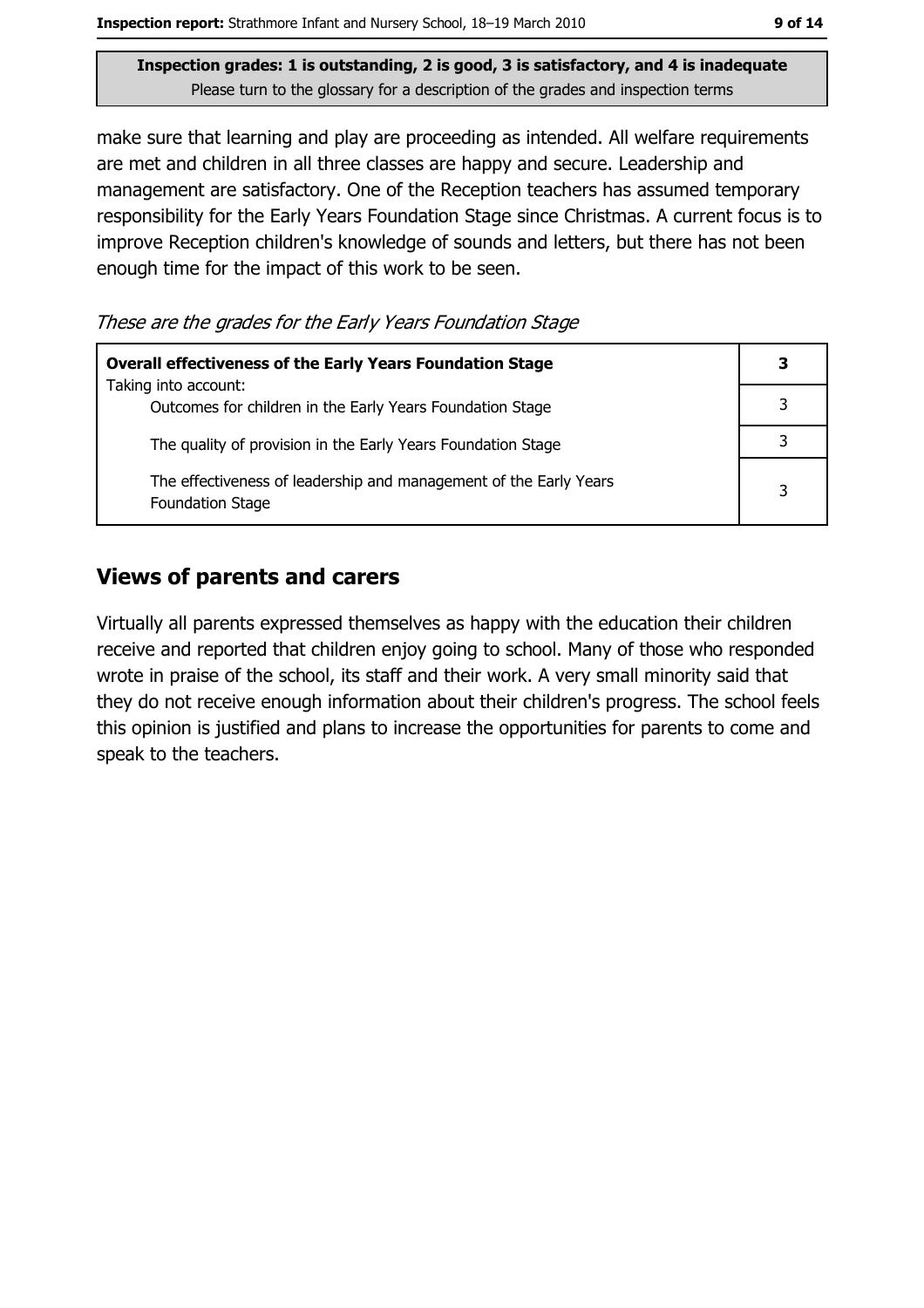#### Responses from parents and carers to Ofsted's questionnaire

Ofsted invited all the registered parents and carers of pupils registered at Strathmore Infant and Nursery School to complete a questionnaire about their views of the school.

In the questionnaire, parents and carers were asked to record how strongly they agreed with 13 statements about the school. The inspection team received 85 completed questionnaires by the end of the on-site inspection. In total, there are 241 pupils registered at the school.

| <b>Statements</b>                                                                                                                                                                                                                                       | <b>Strongly</b><br><b>Agree</b> |               | <b>Agree</b> |               | <b>Disagree</b> |                | <b>Strongly</b><br>disagree |                |
|---------------------------------------------------------------------------------------------------------------------------------------------------------------------------------------------------------------------------------------------------------|---------------------------------|---------------|--------------|---------------|-----------------|----------------|-----------------------------|----------------|
|                                                                                                                                                                                                                                                         | <b>Total</b>                    | $\frac{0}{0}$ | <b>Total</b> | $\frac{0}{0}$ | <b>Total</b>    | $\frac{0}{0}$  | <b>Total</b>                | $\frac{0}{0}$  |
| My child enjoys school                                                                                                                                                                                                                                  | 51                              | 61            | 32           | 38            | 1               | $\mathbf 1$    | $\mathbf{0}$                | 0              |
| The school keeps my child<br>safe                                                                                                                                                                                                                       | 45                              | 54            | 39           | 46            | 0               | 0              | $\mathbf{0}$                | 0              |
| The school informs me<br>about my child's progress                                                                                                                                                                                                      | 28                              | 33            | 45           | 54            | 9               | 11             | $\mathbf 0$                 | 0              |
| My child is making enough<br>progress at this school                                                                                                                                                                                                    | 32                              | 38            | 41           | 49            | $\overline{7}$  | 8              | $\mathbf{1}$                | $\mathbf{1}$   |
| The teaching is good at this<br>school                                                                                                                                                                                                                  | 42                              | 50            | 34           | 40            | 6               | 7              | 0                           | 0              |
| The school helps me to<br>support my child's learning                                                                                                                                                                                                   | 32                              | 38            | 43           | 51            | $\overline{7}$  | 8              | $\mathbf 0$                 | 0              |
| The school helps my child to<br>have a healthy lifestyle                                                                                                                                                                                                | 35                              | 42            | 46           | 55            | $\overline{2}$  | $\overline{2}$ | 0                           | 0              |
| The school makes sure that<br>my child is well prepared for<br>the future (for example<br>changing year group,<br>changing school, and for<br>children who are finishing<br>school, entering further or<br>higher education, or<br>entering employment) | 29                              | 35            | 45           | 54            | 5               | 6              | $\overline{2}$              | $\overline{2}$ |
| The school meets my child's<br>particular needs                                                                                                                                                                                                         | 29                              | 35            | 43           | 51            | 5               | 6              | 0                           | 0              |
| The school deals effectively<br>with unacceptable behaviour                                                                                                                                                                                             | 28                              | 33            | 44           | 52            | 5               | 6              | $\mathbf{1}$                | $\mathbf{1}$   |
| The school takes account of<br>my suggestions and<br>concerns                                                                                                                                                                                           | 31                              | 37            | 46           | 55            | 3               | 4              | 0                           | 0              |
| The school is led and<br>managed effectively                                                                                                                                                                                                            | 34                              | 40            | 46           | 55            | $\mathbf{1}$    | $\mathbf{1}$   | $\bf{0}$                    | 0              |
| Overall, I am happy with my<br>child's experience at this<br>school                                                                                                                                                                                     | 46                              | 55            | 35           | 42            | $\mathbf{1}$    | $\mathbf{1}$   | $\mathbf{1}$                | $\mathbf{1}$   |

The table above summarises the responses that parents and carers made to each statement. The percentages indicate the proportion of parents and carers giving that response out of the total number of completed questionnaires. Where one or more parents and carers chose not to answer a particular question, the percentages will not add up to 100%.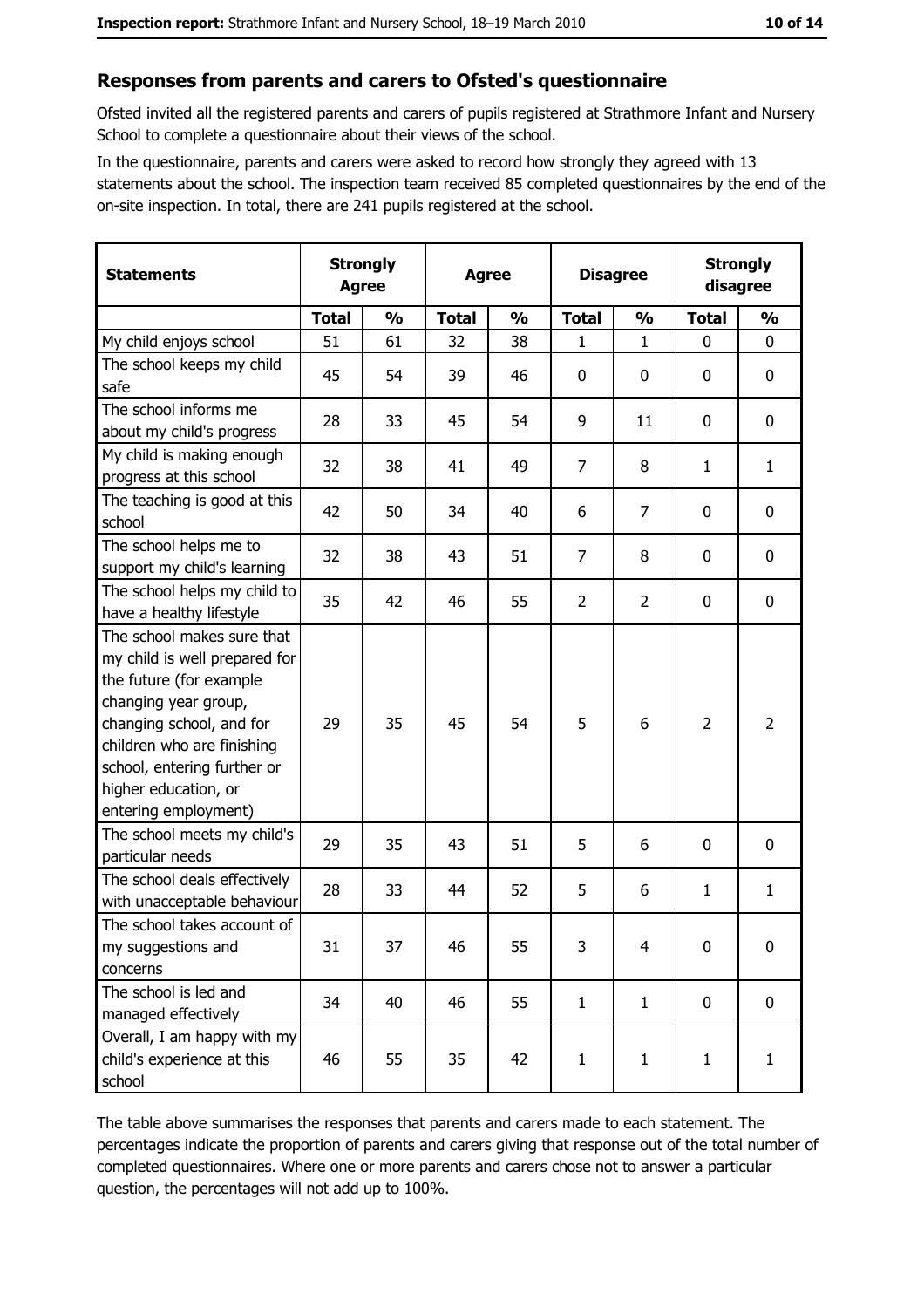# Glossary

| <b>Grade</b> | <b>Judgement</b> | <b>Description</b>                                                                                                                                                                                                               |
|--------------|------------------|----------------------------------------------------------------------------------------------------------------------------------------------------------------------------------------------------------------------------------|
| Grade 1      | Outstanding      | These features are highly effective. An oustanding<br>school provides exceptionally well for its pupils' needs.                                                                                                                  |
| Grade 2      | Good             | These are very positive features of a school. A school<br>that is good is serving its pupils well.                                                                                                                               |
| Grade 3      | Satisfactory     | These features are of reasonable quality. A satisfactory<br>school is providing adequately for its pupils.                                                                                                                       |
| Grade 4      | Inadequate       | These features are not of an acceptable standard. An<br>inadequate school needs to make significant<br>improvement in order to meet the needs of its pupils.<br>Ofsted inspectors will make further visits until it<br>improves. |

# What inspection judgements mean

## Overall effectiveness of schools inspected between September 2007 and July 2008

|                       | Overall effectiveness judgement (percentage of<br>schools) |      |                     |                   |
|-----------------------|------------------------------------------------------------|------|---------------------|-------------------|
| <b>Type of school</b> | <b>Outstanding</b>                                         | Good | <b>Satisfactory</b> | <b>Inadequate</b> |
| Nursery schools       | 39                                                         | 58   | 3                   | 0                 |
| Primary schools       | 13                                                         | 50   | 33                  | 4                 |
| Secondary schools     | 17                                                         | 40   | 34                  | 9                 |
| Sixth forms           | 18                                                         | 43   | 37                  | $\overline{2}$    |
| Special schools       | 26                                                         | 54   | 18                  | $\overline{2}$    |
| Pupil referral units  | 7                                                          | 55   | 30                  | 7                 |
| All schools           | 15                                                         | 49   | 32                  | 5                 |

New school inspection arrangements were introduced on 1 September 2009. This means that inspectors now make some additional judgements that were not made previously.

The data in the table above were reported in The Annual Report of Her Majesty's Chief Inspector of Education, Children's Services and Skills 2007/08.

Percentages are rounded and do not always add exactly to 100. Secondary school figures include those that have sixth forms, and sixth form figures include only the data specifically for sixth form inspection judgements.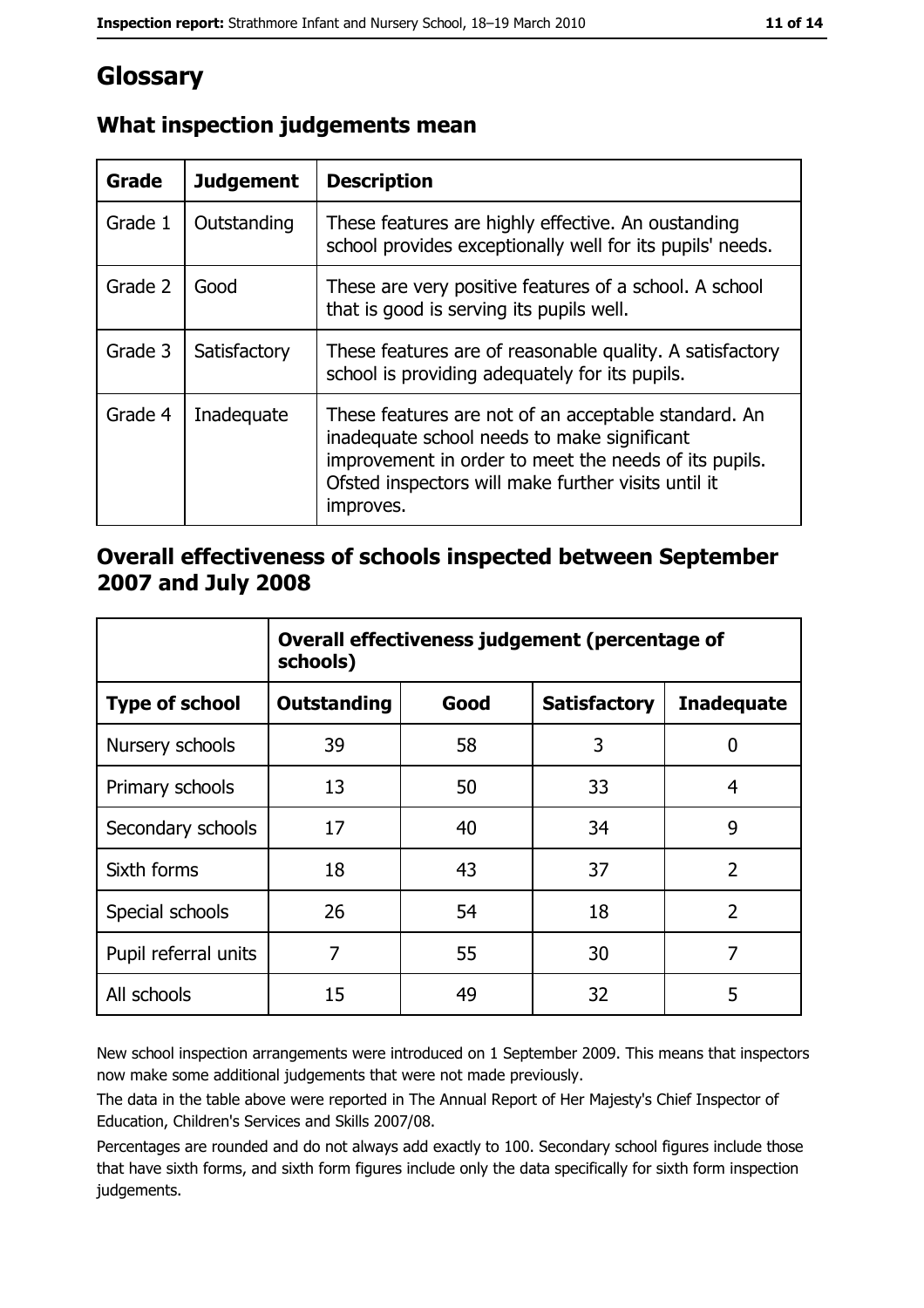# **Common terminology used by inspectors**

| Achievement:                  | the progress and success of a pupil in<br>their learning, development or training.                                                                                                                                                                                                                           |
|-------------------------------|--------------------------------------------------------------------------------------------------------------------------------------------------------------------------------------------------------------------------------------------------------------------------------------------------------------|
| Attainment:                   | the standard of the pupils' work shown by<br>test and examination results and in<br>lessons.                                                                                                                                                                                                                 |
| Capacity to improve:          | the proven ability of the school to<br>continue improving. Inspectors base this<br>judgement on what the school has<br>accomplished so far and on the quality of<br>its systems to maintain improvement.                                                                                                     |
| Leadership and management:    | the contribution of all the staff with<br>responsibilities, not just the headteacher,<br>to identifying priorities, directing and<br>motivating staff and running the school.                                                                                                                                |
| Learning:                     | how well pupils acquire knowledge,<br>develop their understanding, learn and<br>practise skills and are developing their<br>competence as learners.                                                                                                                                                          |
| <b>Overall effectiveness:</b> | inspectors form a judgement on a school's<br>overall effectiveness based on the findings<br>from their inspection of the school. The<br>following judgements, in particular,<br>influence what the overall effectiveness<br>judgement will be.                                                               |
|                               | The school's capacity for sustained<br>improvement.<br>Outcomes for individuals and groups<br>of pupils.<br>The quality of teaching.<br>The extent to which the curriculum<br>meets pupil's needs, including where<br>relevant, through partnerships.<br>The effectiveness of care, guidance<br>and support. |
| Progress:                     | the rate at which pupils are learning in<br>lessons and over longer periods of time. It<br>is often measured by comparing the<br>pupils' attainment at the end of a key<br>stage with their attainment when they<br>started.                                                                                 |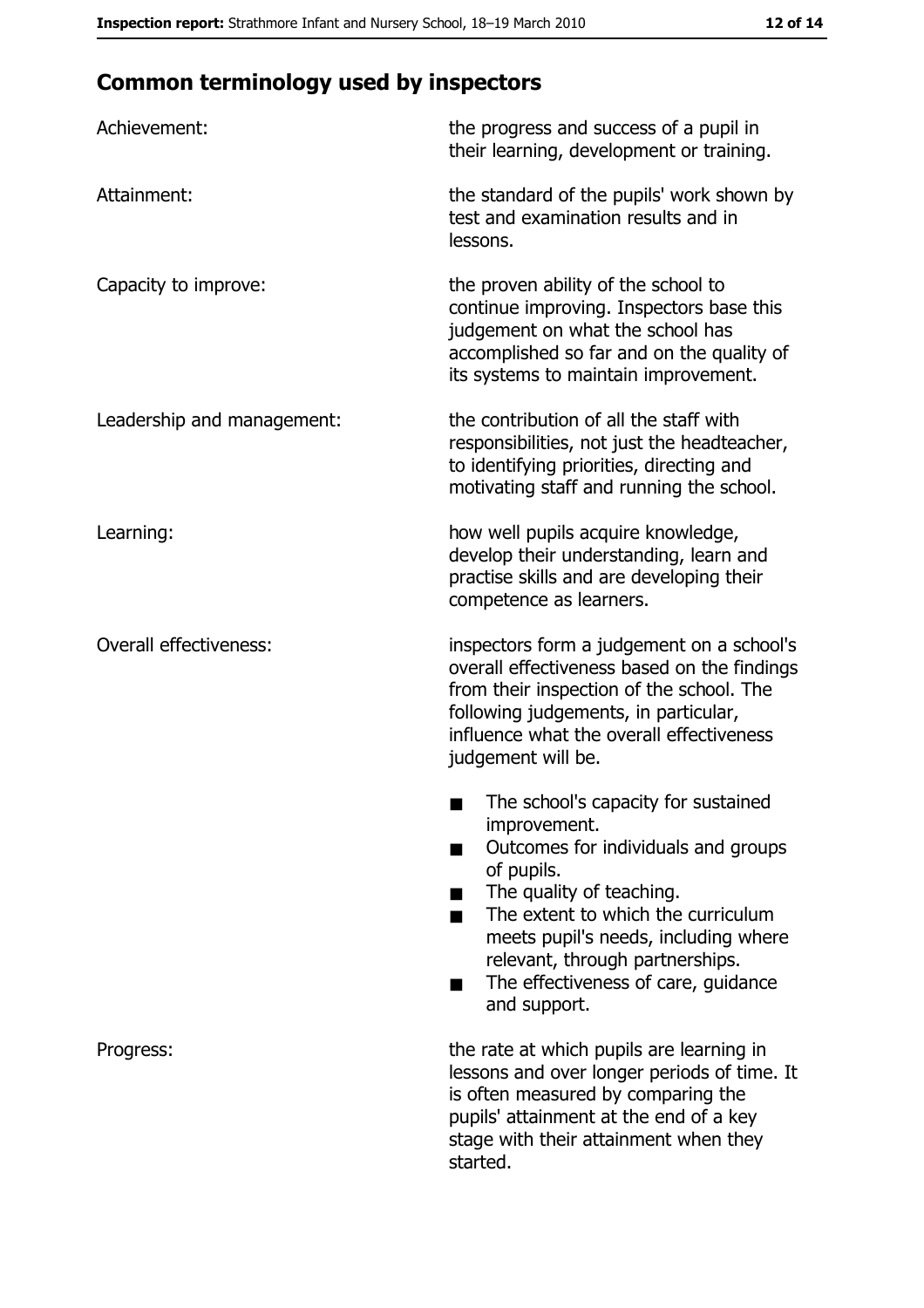This letter is provided for the school, parents and carers to share with their children. It describes Ofsted's main findings from the inspection of their school.



#### 22 March 2010

**Dear Pupils** 

#### Inspection of Strathmore Infant and Nursery School, Hitchin, SG5 1XR

We enjoyed meeting so many of you when we visited your school recently. I especially liked chatting to those of you who were at breakfast club on Friday morning. Thank you for making us so welcome and for greeting us in such a friendly way. We were pleased to see how well you behave in and around the school. With such long corridors, it must be hard to remember always to walk.

Strathmore gives you a satisfactory education. By the time you leave Year 2, you reach standards in reading, writing and mathematics that are similar to those of most seven-year-olds. You make satisfactory progress, but you could reach higher levels in reading. We have asked the school to help you do this by making sure that all adults and pupils make the best use of daily sessions for quided reading and practising letter sounds. Adults will check your progress frequently to make sure that you are doing as well as you can in many subjects, not just in reading.

Your school council told us all sorts of interesting things about school life and about how they are hoping to make it even better. They did not seem to have a way of consulting all of you, though, so this is something you all might like to think about. You know about safe and unsafe situations and how to keep secure in school, at home and in between. You take exercise and understand the need for healthy eating but perhaps not all of you follow these ideas.

You told us that you enjoy lessons and that teachers make them interesting. Sometimes, we noticed that lessons are more enjoyable because you are more involved and have to spend less time listening to the adults. We have asked the school to make sure that all your lessons are equally good, and to make sure that keep an accurate track of how well you are all doing.

We hope you continue to enjoy life at Strathmore.

Yours sincerely

Christopher Gray

Lead inspector